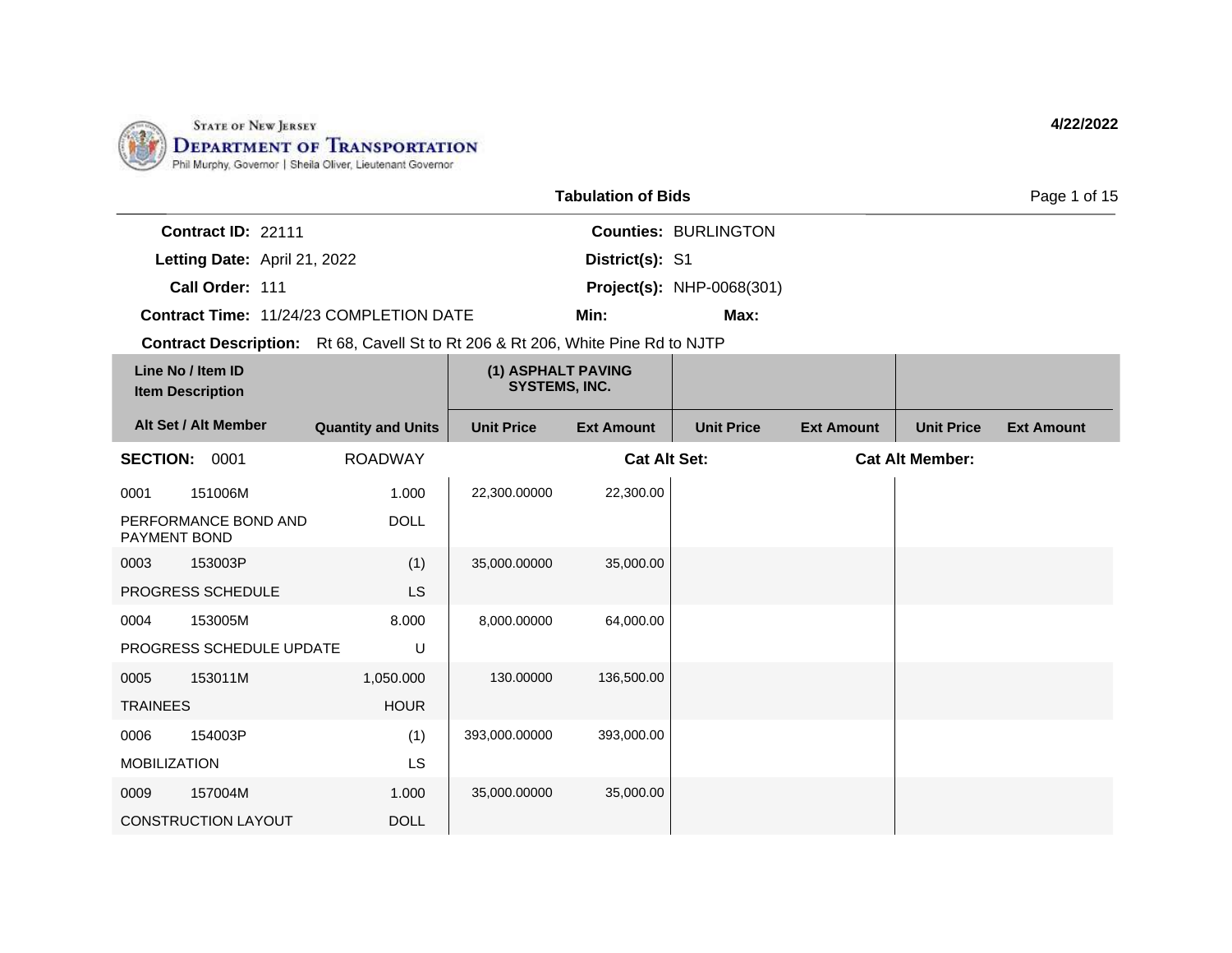

0020 159027M

FLASHING ARROW BOARD, 4' X 8'

2.000 U

|                     |                                              |                                                                                         |                                            | <b>Tabulation of Bids</b> |                                  |                   |                        | Page 2 of 15      |
|---------------------|----------------------------------------------|-----------------------------------------------------------------------------------------|--------------------------------------------|---------------------------|----------------------------------|-------------------|------------------------|-------------------|
|                     | Contract ID: 22111                           |                                                                                         |                                            |                           | <b>Counties: BURLINGTON</b>      |                   |                        |                   |
|                     | Letting Date: April 21, 2022                 |                                                                                         |                                            | District(s): S1           |                                  |                   |                        |                   |
|                     | Call Order: 111                              |                                                                                         |                                            |                           | <b>Project(s): NHP-0068(301)</b> |                   |                        |                   |
|                     |                                              | <b>Contract Time: 11/24/23 COMPLETION DATE</b>                                          |                                            | Min:                      | Max:                             |                   |                        |                   |
|                     |                                              | <b>Contract Description:</b> Rt 68, Cavell St to Rt 206 & Rt 206, White Pine Rd to NJTP |                                            |                           |                                  |                   |                        |                   |
|                     | Line No / Item ID<br><b>Item Description</b> |                                                                                         | (1) ASPHALT PAVING<br><b>SYSTEMS, INC.</b> |                           |                                  |                   |                        |                   |
|                     | Alt Set / Alt Member                         | <b>Quantity and Units</b>                                                               | <b>Unit Price</b>                          | <b>Ext Amount</b>         | <b>Unit Price</b>                | <b>Ext Amount</b> | <b>Unit Price</b>      | <b>Ext Amount</b> |
| <b>SECTION:</b>     | 0001                                         | <b>ROADWAY</b>                                                                          |                                            | <b>Cat Alt Set:</b>       |                                  |                   | <b>Cat Alt Member:</b> |                   |
| 0015                | 159003M                                      | 50,000                                                                                  | 1.00000                                    | 50.00                     |                                  |                   |                        |                   |
|                     | <b>BREAKAWAY BARRICADE</b>                   | U                                                                                       |                                            |                           |                                  |                   |                        |                   |
| 0016                | 159006M                                      | 200,000                                                                                 | 1.00000                                    | 200.00                    |                                  |                   |                        |                   |
| <b>DRUM</b>         |                                              | U                                                                                       |                                            |                           |                                  |                   |                        |                   |
| 0017                | 159009M                                      | 400.000                                                                                 | 25.00000                                   | 10,000.00                 |                                  |                   |                        |                   |
| <b>TRAFFIC CONE</b> |                                              | U                                                                                       |                                            |                           |                                  |                   |                        |                   |
| 0018                | 159012M                                      | 2,427.000                                                                               | 21.60000                                   | 52,423.20                 |                                  |                   |                        |                   |
|                     | <b>CONSTRUCTION SIGNS</b>                    | <b>SF</b>                                                                               |                                            |                           |                                  |                   |                        |                   |
| 0019                | 159015M                                      | 2.000                                                                                   | 2,000.00000                                | 4,000.00                  |                                  |                   |                        |                   |
| SIGN, 4' X 8'       | <b>CONSTRUCTION IDENTIFICATION</b>           | U                                                                                       |                                            |                           |                                  |                   |                        |                   |

1,200.00000 2,400.00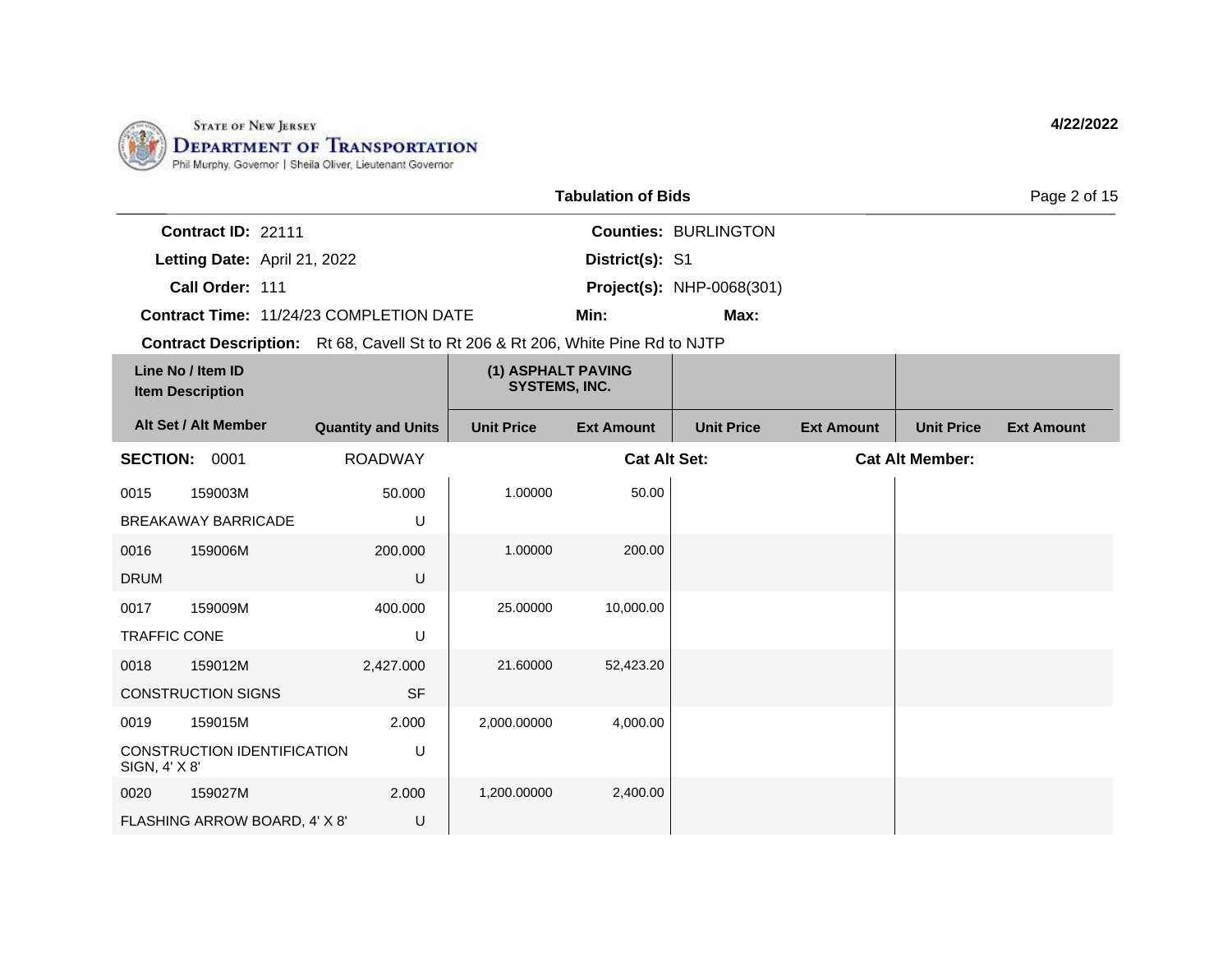

|                                              |                                                                   |                                                                                         |                                            | <b>Tabulation of Bids</b> |                                  |                   |                        | Page 3 of 15      |
|----------------------------------------------|-------------------------------------------------------------------|-----------------------------------------------------------------------------------------|--------------------------------------------|---------------------------|----------------------------------|-------------------|------------------------|-------------------|
|                                              | Contract ID: 22111                                                |                                                                                         |                                            |                           | <b>Counties: BURLINGTON</b>      |                   |                        |                   |
|                                              | Letting Date: April 21, 2022                                      |                                                                                         |                                            | District(s): S1           |                                  |                   |                        |                   |
|                                              | Call Order: 111                                                   |                                                                                         |                                            |                           | <b>Project(s): NHP-0068(301)</b> |                   |                        |                   |
|                                              |                                                                   | <b>Contract Time: 11/24/23 COMPLETION DATE</b>                                          |                                            | Min:                      | Max:                             |                   |                        |                   |
|                                              |                                                                   | <b>Contract Description:</b> Rt 68, Cavell St to Rt 206 & Rt 206, White Pine Rd to NJTP |                                            |                           |                                  |                   |                        |                   |
| Line No / Item ID<br><b>Item Description</b> |                                                                   |                                                                                         | (1) ASPHALT PAVING<br><b>SYSTEMS, INC.</b> |                           |                                  |                   |                        |                   |
|                                              | Alt Set / Alt Member                                              | <b>Quantity and Units</b>                                                               | <b>Unit Price</b>                          | <b>Ext Amount</b>         | <b>Unit Price</b>                | <b>Ext Amount</b> | <b>Unit Price</b>      | <b>Ext Amount</b> |
| <b>SECTION: 0001</b>                         |                                                                   | <b>ROADWAY</b>                                                                          |                                            | <b>Cat Alt Set:</b>       |                                  |                   | <b>Cat Alt Member:</b> |                   |
| 0021                                         | 159030M                                                           | 2.000                                                                                   | 18,000.00000                               | 36,000.00                 |                                  |                   |                        |                   |
| <b>SIGN</b>                                  | PORTABLE VARIABLE MESSAGE                                         | U                                                                                       |                                            |                           |                                  |                   |                        |                   |
| 0022                                         | 159108M                                                           | 2.000                                                                                   | 7,500.00000                                | 15,000.00                 |                                  |                   |                        |                   |
|                                              | <b>TRAFFIC CONTROL TRUCK WITH</b><br><b>MOUNTED CRASH CUSHION</b> | U                                                                                       |                                            |                           |                                  |                   |                        |                   |
| 0023                                         | 159138M                                                           | 10.000                                                                                  | 1,000.00000                                | 10,000.00                 |                                  |                   |                        |                   |
| <b>HMA PATCH</b>                             |                                                                   | $\mathsf{T}$                                                                            |                                            |                           |                                  |                   |                        |                   |
| 0024                                         | 159141M                                                           | 1,000.000                                                                               | 137.00000                                  | 137,000.00                |                                  |                   |                        |                   |
|                                              | TRAFFIC DIRECTOR, FLAGGER                                         | <b>HOUR</b>                                                                             |                                            |                           |                                  |                   |                        |                   |
| 0025                                         | 159144M                                                           | 4.000                                                                                   | 100.00000                                  | 400.00                    |                                  |                   |                        |                   |
|                                              | <b>EMERGENCY TOWING SERVICE</b>                                   | U                                                                                       |                                            |                           |                                  |                   |                        |                   |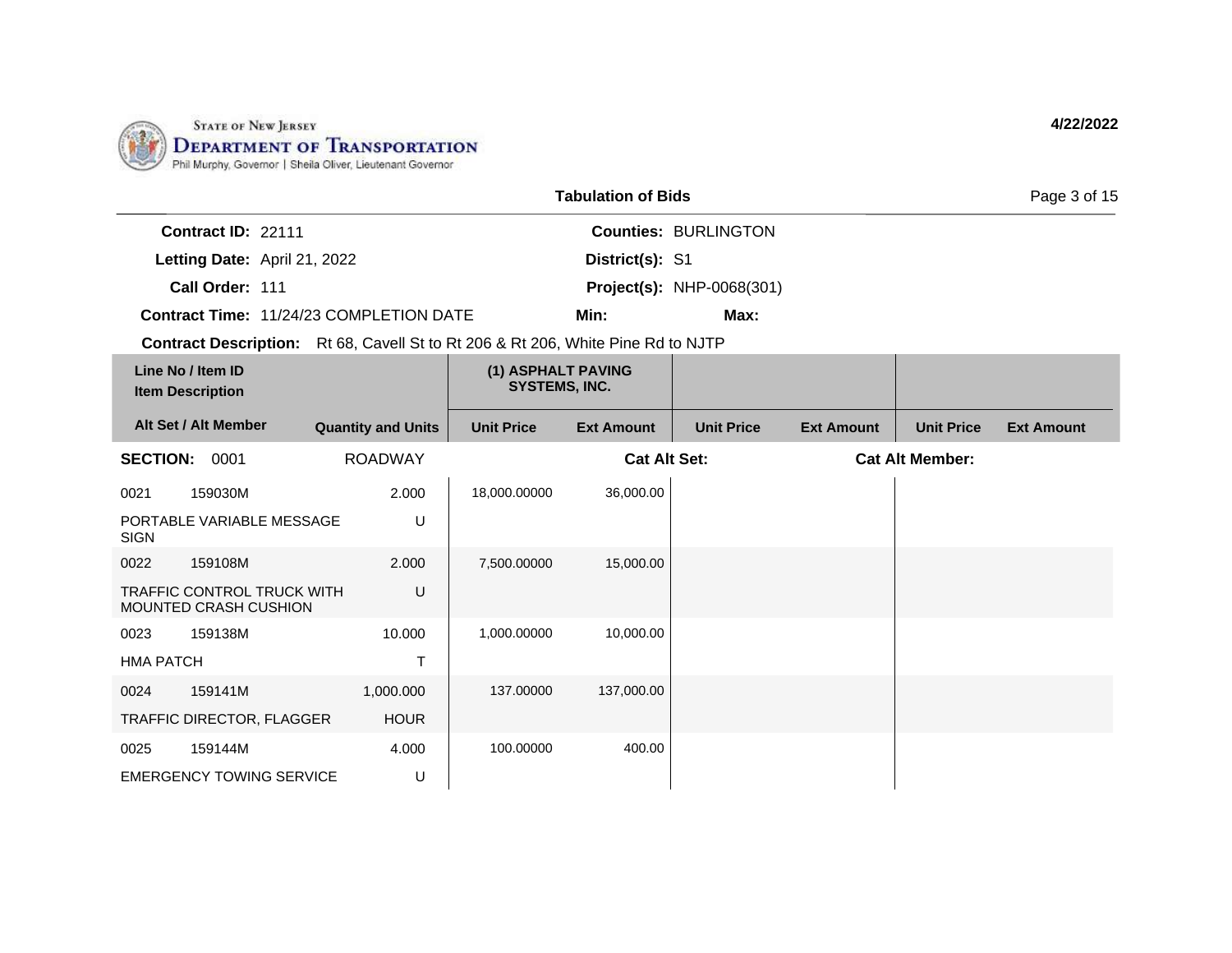

|                                              |                              |                                                                                         |                                            | <b>Tabulation of Bids</b> |                                  |                   |                        | Page 4 of 15      |
|----------------------------------------------|------------------------------|-----------------------------------------------------------------------------------------|--------------------------------------------|---------------------------|----------------------------------|-------------------|------------------------|-------------------|
|                                              | Contract ID: 22111           |                                                                                         |                                            |                           | <b>Counties: BURLINGTON</b>      |                   |                        |                   |
|                                              | Letting Date: April 21, 2022 |                                                                                         |                                            | District(s): S1           |                                  |                   |                        |                   |
|                                              | Call Order: 111              |                                                                                         |                                            |                           | <b>Project(s): NHP-0068(301)</b> |                   |                        |                   |
|                                              |                              | Contract Time: 11/24/23 COMPLETION DATE                                                 |                                            | Min:                      | Max:                             |                   |                        |                   |
|                                              |                              | <b>Contract Description:</b> Rt 68, Cavell St to Rt 206 & Rt 206, White Pine Rd to NJTP |                                            |                           |                                  |                   |                        |                   |
| Line No / Item ID<br><b>Item Description</b> |                              |                                                                                         | (1) ASPHALT PAVING<br><b>SYSTEMS, INC.</b> |                           |                                  |                   |                        |                   |
|                                              | Alt Set / Alt Member         | <b>Quantity and Units</b>                                                               | <b>Unit Price</b>                          | <b>Ext Amount</b>         | <b>Unit Price</b>                | <b>Ext Amount</b> | <b>Unit Price</b>      | <b>Ext Amount</b> |
| <b>SECTION: 0001</b>                         |                              | <b>ROADWAY</b>                                                                          |                                            | <b>Cat Alt Set:</b>       |                                  |                   | <b>Cat Alt Member:</b> |                   |
| 0026                                         | 159300M                      | 576,600.000                                                                             | 0.33000                                    | 190,278.00                |                                  |                   |                        |                   |
|                                              | TRAFFIC STRIPES, LATEX, 4"   | LF                                                                                      |                                            |                           |                                  |                   |                        |                   |
| 0027                                         | 159312M                      | 22,500.000                                                                              | 0.34000                                    | 7,650.00                  |                                  |                   |                        |                   |
| LATEX, 8"                                    | TRAFFIC MARKINGS LINES,      | LF                                                                                      |                                            |                           |                                  |                   |                        |                   |
| 0028                                         | 159313M                      | 1,800.000                                                                               | 0.36000                                    | 648.00                    |                                  |                   |                        |                   |
| LATEX, 12"                                   | TRAFFIC MARKINGS LINES,      | LF                                                                                      |                                            |                           |                                  |                   |                        |                   |
| 0029                                         | 159314M                      | 12,000.000                                                                              | 0.48000                                    | 5,760.00                  |                                  |                   |                        |                   |
| LATEX, 24"                                   | TRAFFIC MARKINGS LINES,      | LF                                                                                      |                                            |                           |                                  |                   |                        |                   |
| 0030                                         | 159320M                      | 13,500.000                                                                              | 0.60000                                    | 8,100.00                  |                                  |                   |                        |                   |
| <b>LATEX</b>                                 | TRAFFIC MARKINGS SYMBOLS,    | <b>SF</b>                                                                               |                                            |                           |                                  |                   |                        |                   |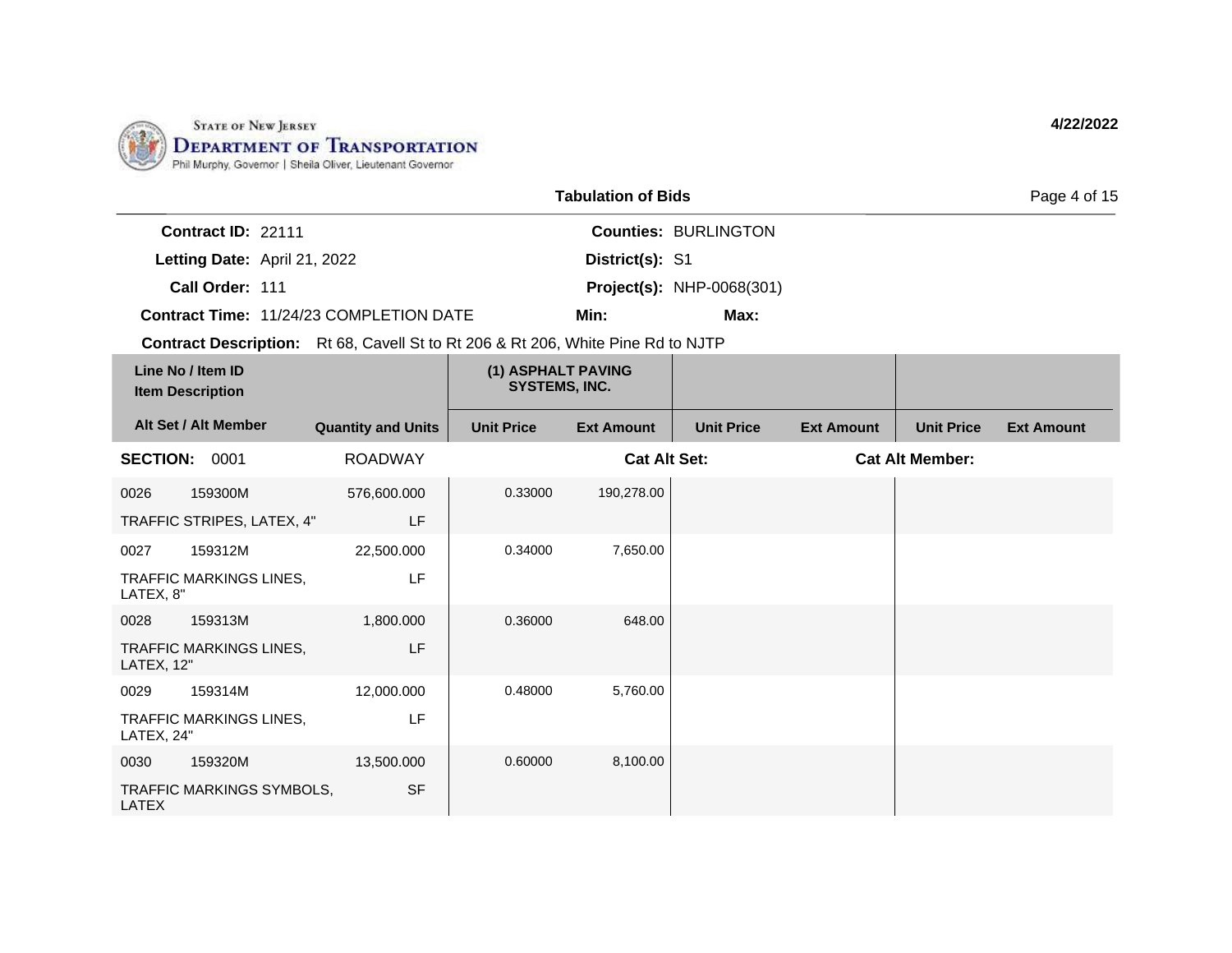

|                      |                                                        |                                                                                         |                                            | <b>Tabulation of Bids</b> |                                  |                   |                        | Page 5 of 15      |
|----------------------|--------------------------------------------------------|-----------------------------------------------------------------------------------------|--------------------------------------------|---------------------------|----------------------------------|-------------------|------------------------|-------------------|
|                      | Contract ID: 22111                                     |                                                                                         |                                            |                           | <b>Counties: BURLINGTON</b>      |                   |                        |                   |
|                      | Letting Date: April 21, 2022                           |                                                                                         |                                            | District(s): S1           |                                  |                   |                        |                   |
|                      | Call Order: 111                                        |                                                                                         |                                            |                           | <b>Project(s): NHP-0068(301)</b> |                   |                        |                   |
|                      |                                                        | <b>Contract Time: 11/24/23 COMPLETION DATE</b>                                          |                                            | Min:                      | Max:                             |                   |                        |                   |
|                      |                                                        | <b>Contract Description:</b> Rt 68, Cavell St to Rt 206 & Rt 206, White Pine Rd to NJTP |                                            |                           |                                  |                   |                        |                   |
|                      | Line No / Item ID<br><b>Item Description</b>           |                                                                                         | (1) ASPHALT PAVING<br><b>SYSTEMS, INC.</b> |                           |                                  |                   |                        |                   |
|                      | Alt Set / Alt Member                                   | <b>Quantity and Units</b>                                                               | <b>Unit Price</b>                          | <b>Ext Amount</b>         | <b>Unit Price</b>                | <b>Ext Amount</b> | <b>Unit Price</b>      | <b>Ext Amount</b> |
| SECTION: 0001        |                                                        | <b>ROADWAY</b>                                                                          |                                            | <b>Cat Alt Set:</b>       |                                  |                   | <b>Cat Alt Member:</b> |                   |
| 0031                 | 160004M                                                | 1.000                                                                                   | 1,000.00000                                | 1,000.00                  |                                  |                   |                        |                   |
|                      | FUEL PRICE ADJUSTMENT                                  | <b>DOLL</b>                                                                             |                                            |                           |                                  |                   |                        |                   |
| 0032                 | 160007M                                                | 1.000                                                                                   | 13,300.00000                               | 13,300.00                 |                                  |                   |                        |                   |
|                      | ASPHALT PRICE ADJUSTMENT                               | <b>DOLL</b>                                                                             |                                            |                           |                                  |                   |                        |                   |
| 0033                 | 161003P                                                | (1)                                                                                     | 38,000.00000                               | 38,000.00                 |                                  |                   |                        |                   |
| <b>FINAL CLEANUP</b> |                                                        | LS                                                                                      |                                            |                           |                                  |                   |                        |                   |
| 0034                 | 201003P                                                | (1)                                                                                     | 40,000.00000                               | 40,000.00                 |                                  |                   |                        |                   |
| <b>CLEARING SITE</b> |                                                        | LS                                                                                      |                                            |                           |                                  |                   |                        |                   |
| 0035                 | 302051P                                                | 5.000                                                                                   | 1.000.00000                                | 5,000.00                  |                                  |                   |                        |                   |
| <b>THICKNESS</b>     | DENSE-GRADED AGGREGATE<br><b>BASE COURSE, VARIABLE</b> | <b>CY</b>                                                                               |                                            |                           |                                  |                   |                        |                   |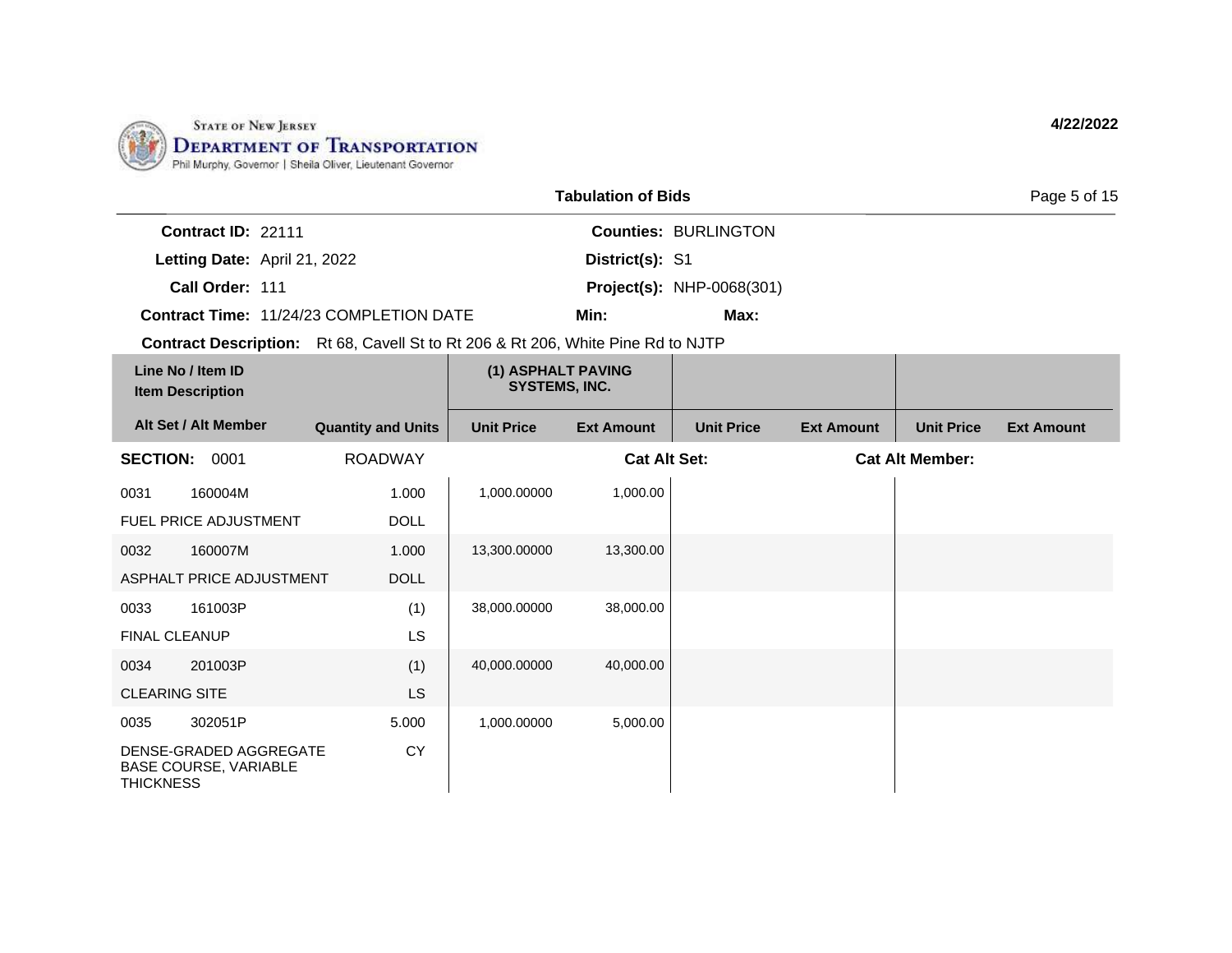

|                                              |                                                        |                                                                                         |                                            | <b>Tabulation of Bids</b> |                                  |                   |                        | Page 6 of 15      |
|----------------------------------------------|--------------------------------------------------------|-----------------------------------------------------------------------------------------|--------------------------------------------|---------------------------|----------------------------------|-------------------|------------------------|-------------------|
|                                              | Contract ID: 22111                                     |                                                                                         |                                            |                           | <b>Counties: BURLINGTON</b>      |                   |                        |                   |
|                                              | Letting Date: April 21, 2022                           |                                                                                         |                                            | District(s): S1           |                                  |                   |                        |                   |
|                                              | Call Order: 111                                        |                                                                                         |                                            |                           | <b>Project(s): NHP-0068(301)</b> |                   |                        |                   |
|                                              |                                                        | <b>Contract Time: 11/24/23 COMPLETION DATE</b>                                          |                                            | Min:                      | Max:                             |                   |                        |                   |
|                                              |                                                        | <b>Contract Description:</b> Rt 68, Cavell St to Rt 206 & Rt 206, White Pine Rd to NJTP |                                            |                           |                                  |                   |                        |                   |
| Line No / Item ID<br><b>Item Description</b> |                                                        |                                                                                         | (1) ASPHALT PAVING<br><b>SYSTEMS, INC.</b> |                           |                                  |                   |                        |                   |
|                                              | Alt Set / Alt Member                                   | <b>Quantity and Units</b>                                                               | <b>Unit Price</b>                          | <b>Ext Amount</b>         | <b>Unit Price</b>                | <b>Ext Amount</b> | <b>Unit Price</b>      | <b>Ext Amount</b> |
| <b>SECTION: 0001</b>                         |                                                        | <b>ROADWAY</b>                                                                          |                                            | <b>Cat Alt Set:</b>       |                                  |                   | <b>Cat Alt Member:</b> |                   |
| 0036                                         | 401009P                                                | 7,215.000                                                                               | 8.56000                                    | 61,760.40                 |                                  |                   |                        |                   |
|                                              | HMA MILLING, 3" OR LESS                                | SY                                                                                      |                                            |                           |                                  |                   |                        |                   |
| 0037                                         | 401021M                                                | 200.000                                                                                 | 150.00000                                  | 30,000.00                 |                                  |                   |                        |                   |
| <b>REPAIR</b>                                | HOT MIX ASPHALT PAVEMENT                               | SY                                                                                      |                                            |                           |                                  |                   |                        |                   |
| 0038                                         | 401024M                                                | 2,500.000                                                                               | 8.00000                                    | 20,000.00                 |                                  |                   |                        |                   |
|                                              | SEALING OF CRACKS IN HOT MIX<br>ASPHALT SURFACE COURSE | LF                                                                                      |                                            |                           |                                  |                   |                        |                   |
| 0039                                         | 401027M                                                | 1,900.000                                                                               | 2.40000                                    | 4,560.00                  |                                  |                   |                        |                   |
|                                              | POLYMERIZED JOINT ADHESIVE                             | LF                                                                                      |                                            |                           |                                  |                   |                        |                   |
| 0040                                         | 401030M                                                | 112,710.000                                                                             | 3.20000                                    | 360,672.00                |                                  |                   |                        |                   |
| <b>TACK COAT</b>                             |                                                        | GAL                                                                                     |                                            |                           |                                  |                   |                        |                   |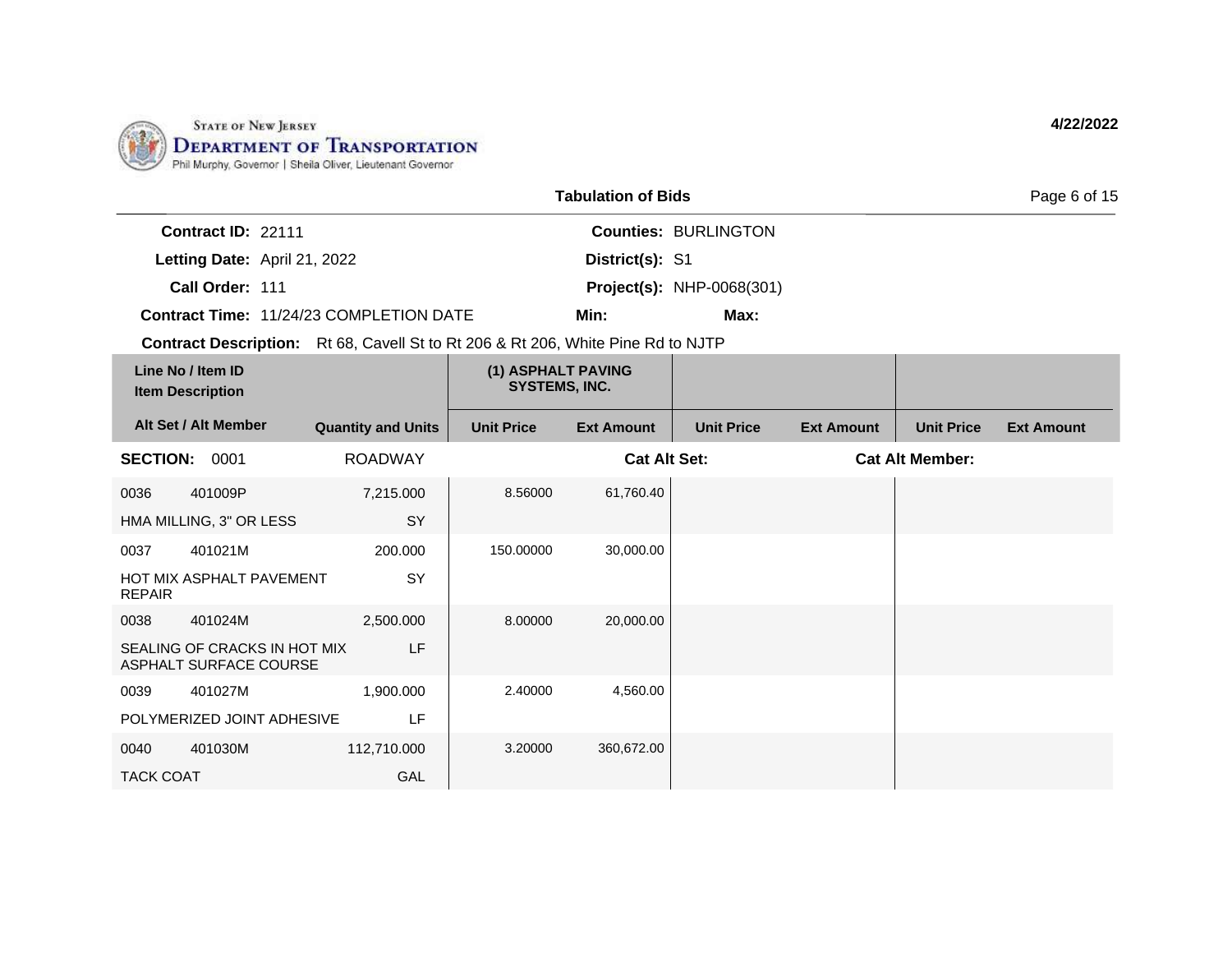

II

0045 421011M

SLURRY SEAL EMULSION

108,308.000

GAL

|                                                                                         |                           |                                            | <b>Tabulation of Bids</b> |                                  |                   |                        | Page 7 of 15      |
|-----------------------------------------------------------------------------------------|---------------------------|--------------------------------------------|---------------------------|----------------------------------|-------------------|------------------------|-------------------|
| Contract ID: 22111                                                                      |                           |                                            |                           | <b>Counties: BURLINGTON</b>      |                   |                        |                   |
| Letting Date: April 21, 2022                                                            |                           |                                            | District(s): S1           |                                  |                   |                        |                   |
| Call Order: 111                                                                         |                           |                                            |                           | <b>Project(s): NHP-0068(301)</b> |                   |                        |                   |
| <b>Contract Time: 11/24/23 COMPLETION DATE</b>                                          |                           |                                            | Min:                      | Max:                             |                   |                        |                   |
| <b>Contract Description:</b> Rt 68, Cavell St to Rt 206 & Rt 206, White Pine Rd to NJTP |                           |                                            |                           |                                  |                   |                        |                   |
| Line No / Item ID<br><b>Item Description</b>                                            |                           | (1) ASPHALT PAVING<br><b>SYSTEMS, INC.</b> |                           |                                  |                   |                        |                   |
| Alt Set / Alt Member                                                                    | <b>Quantity and Units</b> | <b>Unit Price</b>                          | <b>Ext Amount</b>         | <b>Unit Price</b>                | <b>Ext Amount</b> | <b>Unit Price</b>      | <b>Ext Amount</b> |
| <b>SECTION: 0001</b>                                                                    | <b>ROADWAY</b>            |                                            | <b>Cat Alt Set:</b>       |                                  |                   | <b>Cat Alt Member:</b> |                   |
| 0041<br>401061M                                                                         | 832.000                   | 233.40000                                  | 194,188.80                |                                  |                   |                        |                   |
| HOT MIX ASPHALT 12.5 M E<br><b>SURFACE COURSE</b>                                       | Т                         |                                            |                           |                                  |                   |                        |                   |
| 401108M<br>0042                                                                         | 10.000                    | 300.00000                                  | 3,000.00                  |                                  |                   |                        |                   |
| CORE SAMPLES, HOT MIX<br><b>ASPHALT</b>                                                 | U                         |                                            |                           |                                  |                   |                        |                   |
| 421007M<br>0043                                                                         | 17,700.000                | 4.10000                                    | 72,570.00                 |                                  |                   |                        |                   |
| <b>MICROPAVING JOINTS</b>                                                               | LF                        |                                            |                           |                                  |                   |                        |                   |
| 421010M<br>0044                                                                         | 3,645.000                 | 121.79000                                  | 443,924.55                |                                  |                   |                        |                   |
| SLURRY SEAL AGGREGATE, TYPE                                                             | Τ                         |                                            |                           |                                  |                   |                        |                   |

11.09000 1,201,135.72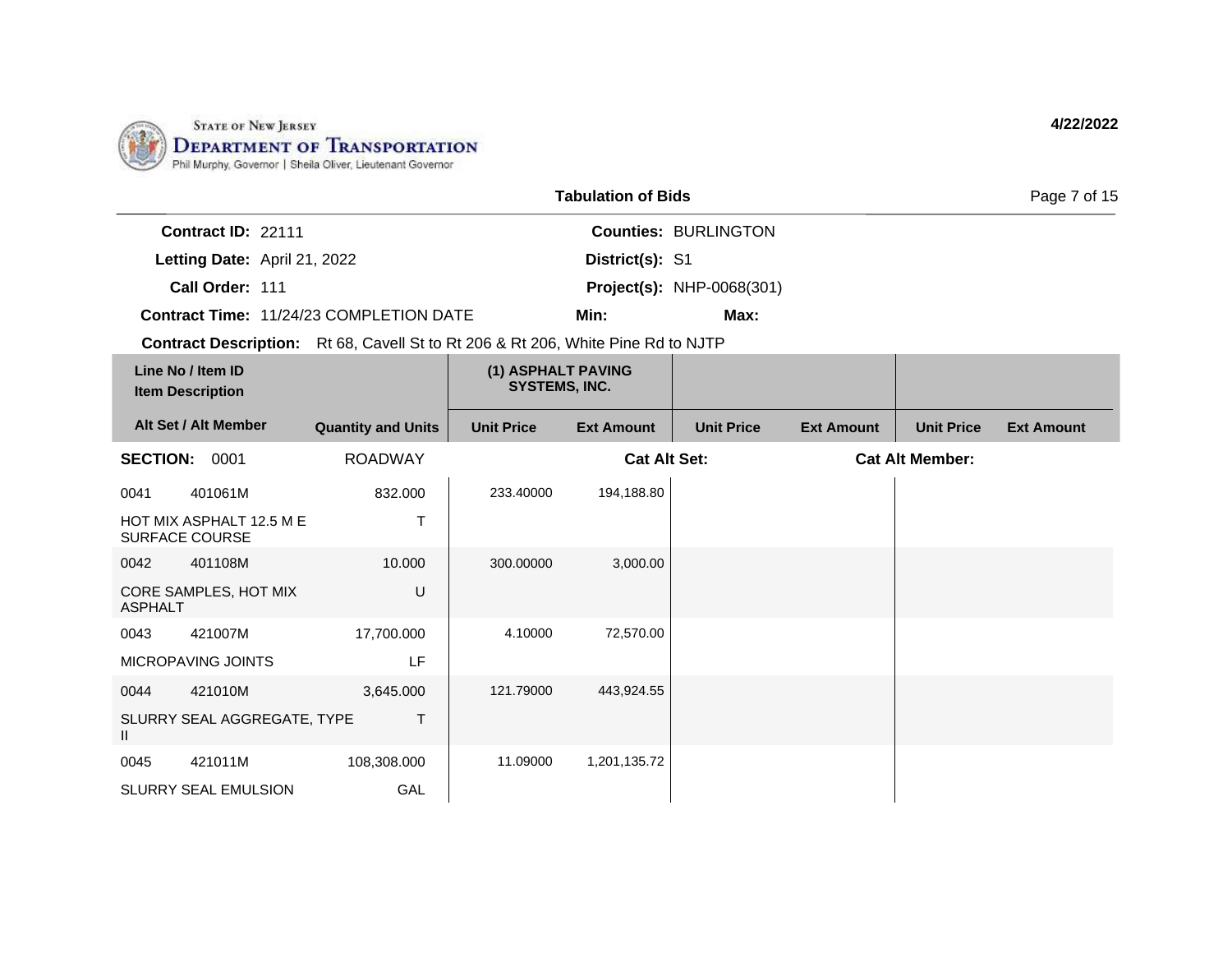

|                 |                                              |                                                                                         |                                            | <b>Tabulation of Bids</b> |                                  |                   |                        | Page 8 of 15      |
|-----------------|----------------------------------------------|-----------------------------------------------------------------------------------------|--------------------------------------------|---------------------------|----------------------------------|-------------------|------------------------|-------------------|
|                 | Contract ID: 22111                           |                                                                                         |                                            |                           | <b>Counties: BURLINGTON</b>      |                   |                        |                   |
|                 | Letting Date: April 21, 2022                 |                                                                                         |                                            | District(s): S1           |                                  |                   |                        |                   |
|                 | Call Order: 111                              |                                                                                         |                                            |                           | <b>Project(s): NHP-0068(301)</b> |                   |                        |                   |
|                 |                                              | Contract Time: 11/24/23 COMPLETION DATE                                                 |                                            | Min:                      | Max:                             |                   |                        |                   |
|                 |                                              | <b>Contract Description:</b> Rt 68, Cavell St to Rt 206 & Rt 206, White Pine Rd to NJTP |                                            |                           |                                  |                   |                        |                   |
|                 | Line No / Item ID<br><b>Item Description</b> |                                                                                         | (1) ASPHALT PAVING<br><b>SYSTEMS, INC.</b> |                           |                                  |                   |                        |                   |
|                 | Alt Set / Alt Member                         | <b>Quantity and Units</b>                                                               | <b>Unit Price</b>                          | <b>Ext Amount</b>         | <b>Unit Price</b>                | <b>Ext Amount</b> | <b>Unit Price</b>      | <b>Ext Amount</b> |
| <b>SECTION:</b> | 0001                                         | <b>ROADWAY</b>                                                                          |                                            | <b>Cat Alt Set:</b>       |                                  |                   | <b>Cat Alt Member:</b> |                   |
| 0046            | 453006M                                      | 300.000                                                                                 | 153.00000                                  | 45,900.00                 |                                  |                   |                        |                   |
|                 | FULL DEPTH CONCRETE<br>PAVEMENT REPAIR, HMA  | SY                                                                                      |                                            |                           |                                  |                   |                        |                   |
| 0047            | 602210M                                      | 1.000                                                                                   | 1,500.00000                                | 1,500.00                  |                                  |                   |                        |                   |
|                 | <b>BICYCLE SAFE GRATE</b>                    | U                                                                                       |                                            |                           |                                  |                   |                        |                   |
| 0048            | 606036P                                      | 200.000                                                                                 | 145.00000                                  | 29,000.00                 |                                  |                   |                        |                   |
| <b>THICK</b>    | HOT MIX ASPHALT DRIVEWAY, 4"                 | <b>SY</b>                                                                               |                                            |                           |                                  |                   |                        |                   |
| 0049            | 610003M                                      | 192,200.000                                                                             | 0.59000                                    | 113,398.00                |                                  |                   |                        |                   |
|                 | TRAFFIC STRIPES, 4"                          | LF                                                                                      |                                            |                           |                                  |                   |                        |                   |
| 0050            | 610012M                                      | 935.000                                                                                 | 39.36000                                   | 36,801.60                 |                                  |                   |                        |                   |
| <b>LENS</b>     | RPM, MONO-DIRECTIONAL, WHITE                 | U                                                                                       |                                            |                           |                                  |                   |                        |                   |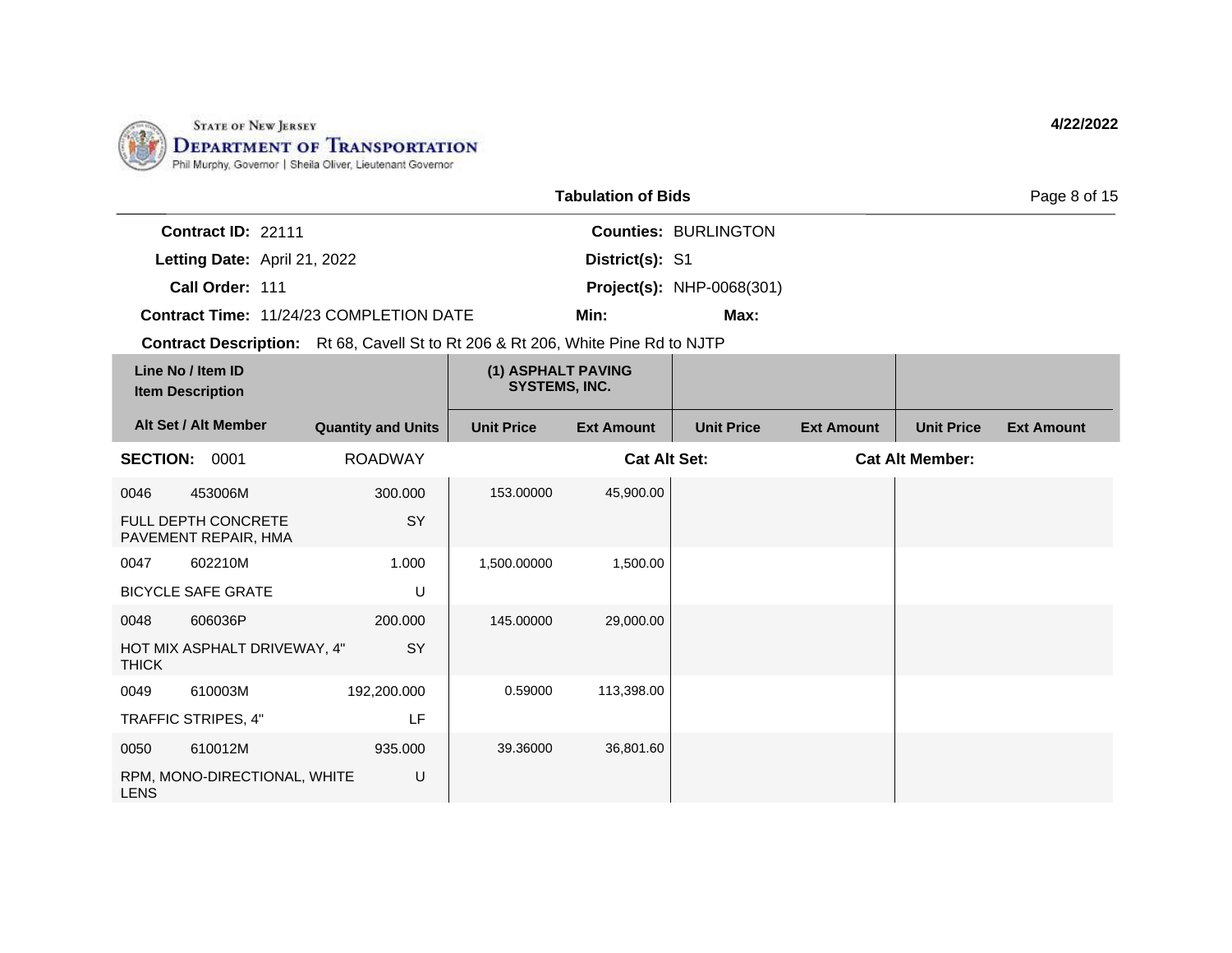

|                                                                                  |                           |                                            | <b>Tabulation of Bids</b> |                                  |                   |                        | Page 9 of 15      |
|----------------------------------------------------------------------------------|---------------------------|--------------------------------------------|---------------------------|----------------------------------|-------------------|------------------------|-------------------|
| Contract ID: 22111                                                               |                           |                                            |                           | <b>Counties: BURLINGTON</b>      |                   |                        |                   |
| Letting Date: April 21, 2022                                                     |                           |                                            | District(s): S1           |                                  |                   |                        |                   |
| Call Order: 111                                                                  |                           |                                            |                           | <b>Project(s): NHP-0068(301)</b> |                   |                        |                   |
| Contract Time: 11/24/23 COMPLETION DATE                                          |                           |                                            | Min:                      | Max:                             |                   |                        |                   |
| Contract Description: Rt 68, Cavell St to Rt 206 & Rt 206, White Pine Rd to NJTP |                           |                                            |                           |                                  |                   |                        |                   |
| Line No / Item ID<br><b>Item Description</b>                                     |                           | (1) ASPHALT PAVING<br><b>SYSTEMS, INC.</b> |                           |                                  |                   |                        |                   |
| Alt Set / Alt Member                                                             | <b>Quantity and Units</b> | <b>Unit Price</b>                          | <b>Ext Amount</b>         | <b>Unit Price</b>                | <b>Ext Amount</b> | <b>Unit Price</b>      | <b>Ext Amount</b> |
| <b>SECTION: 0001</b>                                                             | <b>ROADWAY</b>            |                                            | <b>Cat Alt Set:</b>       |                                  |                   | <b>Cat Alt Member:</b> |                   |
| 610014M<br>0051                                                                  | 7,500.000                 | 2.64000                                    | 19,800.00                 |                                  |                   |                        |                   |
| TRAFFIC MARKING LINES, 8"                                                        | LF                        |                                            |                           |                                  |                   |                        |                   |
| 610016M<br>0052                                                                  | 600,000                   | 4.62000                                    | 2,772.00                  |                                  |                   |                        |                   |
| TRAFFIC MARKING LINES, 12"                                                       | LF                        |                                            |                           |                                  |                   |                        |                   |
| 0053<br>610017M                                                                  | 4,000.000                 | 8.16000                                    | 32,640.00                 |                                  |                   |                        |                   |
| TRAFFIC MARKING LINES, 24"                                                       | LF                        |                                            |                           |                                  |                   |                        |                   |
| 610018M<br>0054                                                                  | 710.000                   | 39.36000                                   | 27,945.60                 |                                  |                   |                        |                   |
| RPM, MONO-DIRECTIONAL,<br><b>AMBER LENS</b>                                      | U                         |                                            |                           |                                  |                   |                        |                   |
| 0055<br>610021M                                                                  | 235.000                   | 39.36000                                   | 9,249.60                  |                                  |                   |                        |                   |
| RPM, BI-DIRECTIONAL, AMBER<br><b>LENS</b>                                        | U                         |                                            |                           |                                  |                   |                        |                   |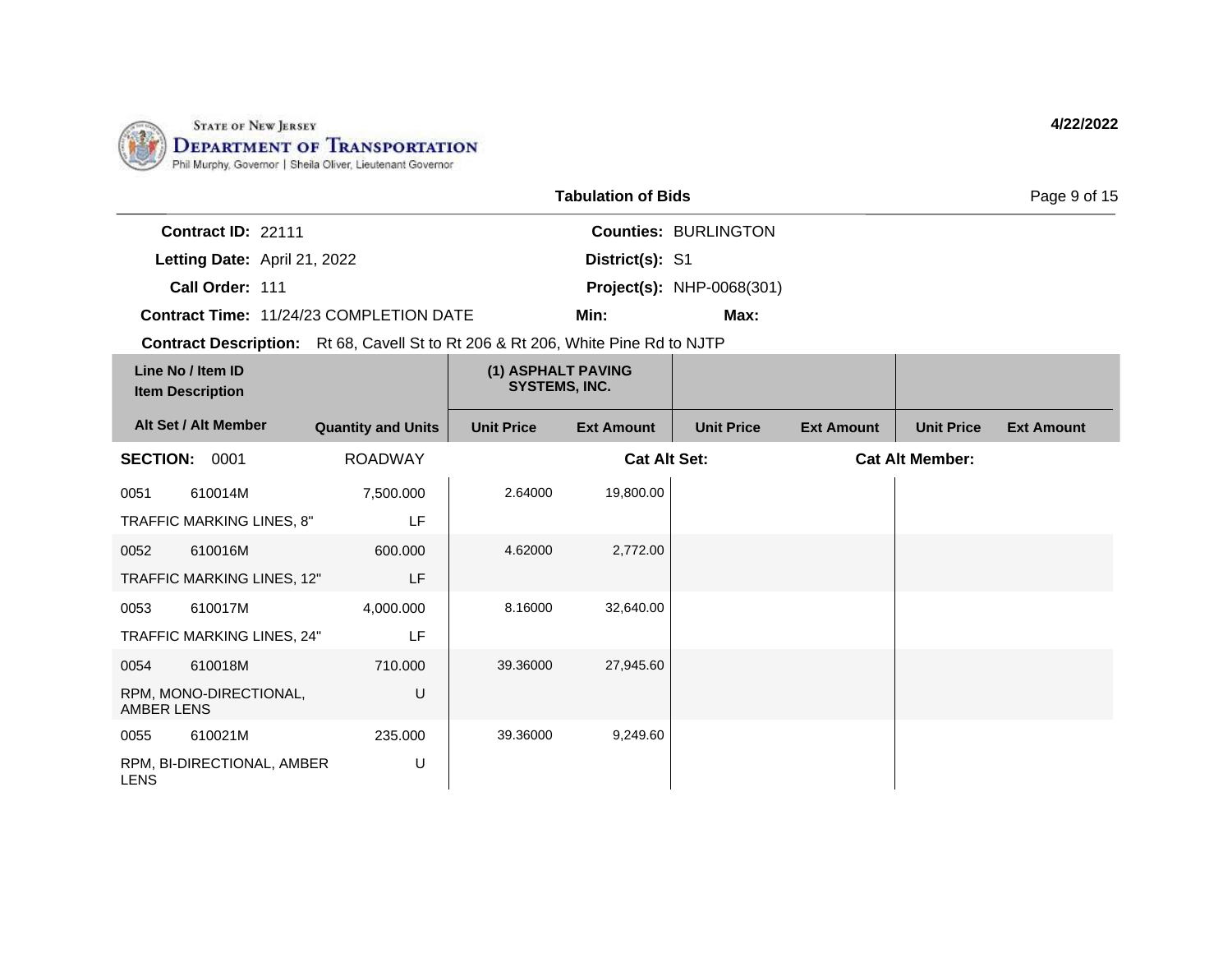

17,700.000

192,200.000

18,125.000

4,500.000

LF

LF

SF

SF

6.000 U

0057 610033M RUMBLE STRIP

0058 610036M

0059 610039M

0060 610060M

0061 704189M

REMOVAL OF TRAFFIC STRIPES

REMOVAL OF TRAFFIC MARKINGS

TRAFFIC MARKINGS SYMBOLS

WIM ROADWAY DEVICES 1 LANES

|                                                                                         |                           |                                            | <b>Tabulation of Bids</b> |                                  |                   |                        | Page 10 of 15     |
|-----------------------------------------------------------------------------------------|---------------------------|--------------------------------------------|---------------------------|----------------------------------|-------------------|------------------------|-------------------|
| Contract ID: 22111                                                                      |                           |                                            |                           | <b>Counties: BURLINGTON</b>      |                   |                        |                   |
| Letting Date: April 21, 2022                                                            |                           |                                            | District(s): S1           |                                  |                   |                        |                   |
| Call Order: 111                                                                         |                           |                                            |                           | <b>Project(s): NHP-0068(301)</b> |                   |                        |                   |
| <b>Contract Time: 11/24/23 COMPLETION DATE</b>                                          |                           |                                            | Min:                      | Max:                             |                   |                        |                   |
| <b>Contract Description:</b> Rt 68, Cavell St to Rt 206 & Rt 206, White Pine Rd to NJTP |                           |                                            |                           |                                  |                   |                        |                   |
| Line No / Item ID<br><b>Item Description</b>                                            |                           | (1) ASPHALT PAVING<br><b>SYSTEMS, INC.</b> |                           |                                  |                   |                        |                   |
| Alt Set / Alt Member                                                                    | <b>Quantity and Units</b> | <b>Unit Price</b>                          | <b>Ext Amount</b>         | <b>Unit Price</b>                | <b>Ext Amount</b> | <b>Unit Price</b>      | <b>Ext Amount</b> |
| <b>SECTION:</b><br>0001                                                                 | <b>ROADWAY</b>            |                                            | <b>Cat Alt Set:</b>       |                                  |                   | <b>Cat Alt Member:</b> |                   |
| 610024M<br>0056<br><b>REMOVAL OF RPM</b>                                                | 1,880.000<br>U            | 65,00000                                   | 122,200.00                |                                  |                   |                        |                   |

0.70000 12,390.00

0.75000 144,150.00

5.58000 101,137.50

7.44000 33,480.00

45,387.60000 272,325.60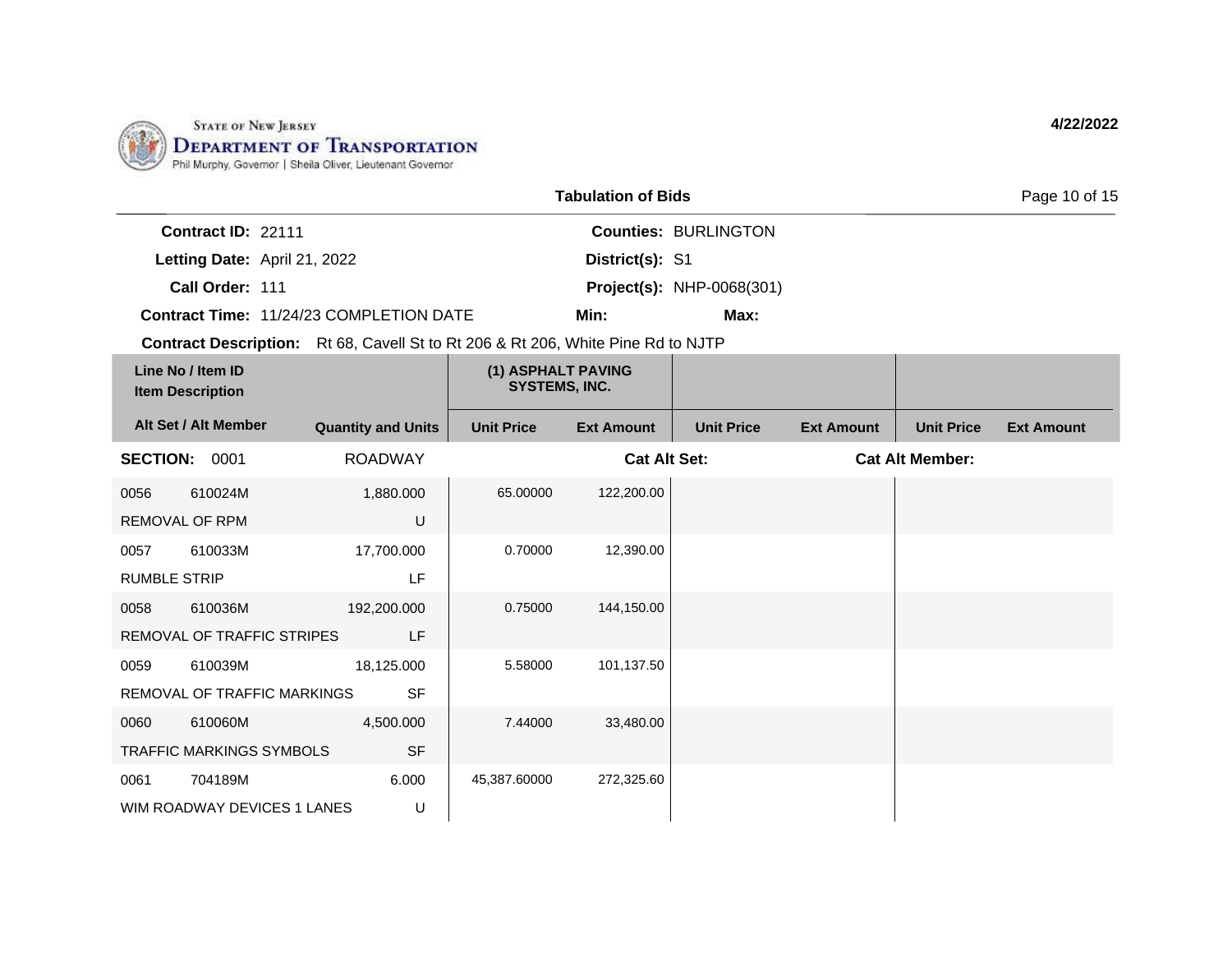

|                                              |                                                            |                   | <b>Tabulation of Bids</b>                  |                                  |                   |                   | Page 11 of 15     |
|----------------------------------------------|------------------------------------------------------------|-------------------|--------------------------------------------|----------------------------------|-------------------|-------------------|-------------------|
| Contract ID: 22111                           |                                                            |                   |                                            | <b>Counties: BURLINGTON</b>      |                   |                   |                   |
|                                              | Letting Date: April 21, 2022                               |                   | District(s): S1                            |                                  |                   |                   |                   |
| Call Order: 111                              |                                                            |                   |                                            | <b>Project(s): NHP-0068(301)</b> |                   |                   |                   |
|                                              | <b>Contract Time: 11/24/23 COMPLETION DATE</b>             |                   | Min:                                       | Max:                             |                   |                   |                   |
| <b>Contract Description:</b>                 | Rt 68, Cavell St to Rt 206 & Rt 206, White Pine Rd to NJTP |                   |                                            |                                  |                   |                   |                   |
| Line No / Item ID<br><b>Item Description</b> |                                                            |                   | (1) ASPHALT PAVING<br><b>SYSTEMS, INC.</b> |                                  |                   |                   |                   |
| Alt Set / Alt Member                         | <b>Quantity and Units</b>                                  | <b>Unit Price</b> | <b>Ext Amount</b>                          | <b>Unit Price</b>                | <b>Ext Amount</b> | <b>Unit Price</b> | <b>Ext Amount</b> |
| <b>Section Totals:</b>                       |                                                            |                   | \$4,659,510.57                             |                                  |                   |                   |                   |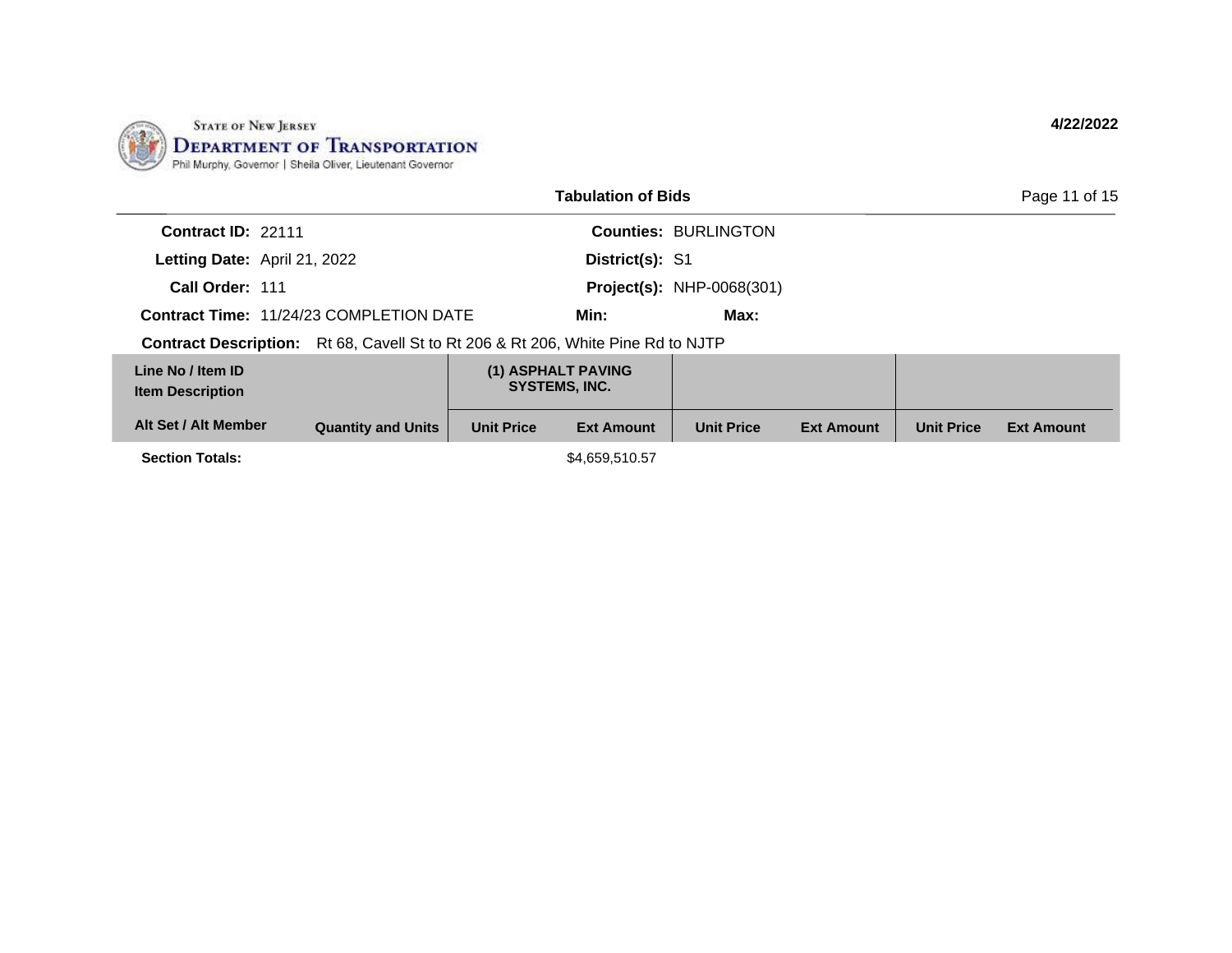

| <b>Tabulation of Bids</b><br>Page 12 of 15                                              |                           |                                            |                     |                                  |                   |                        |                   |
|-----------------------------------------------------------------------------------------|---------------------------|--------------------------------------------|---------------------|----------------------------------|-------------------|------------------------|-------------------|
| Contract ID: 22111                                                                      |                           |                                            |                     | <b>Counties: BURLINGTON</b>      |                   |                        |                   |
| Letting Date: April 21, 2022                                                            |                           |                                            | District(s): S1     |                                  |                   |                        |                   |
| Call Order: 111                                                                         |                           |                                            |                     | <b>Project(s): NHP-0068(301)</b> |                   |                        |                   |
| <b>Contract Time: 11/24/23 COMPLETION DATE</b>                                          |                           |                                            | Min:                | Max:                             |                   |                        |                   |
| <b>Contract Description:</b> Rt 68, Cavell St to Rt 206 & Rt 206, White Pine Rd to NJTP |                           |                                            |                     |                                  |                   |                        |                   |
| Line No / Item ID<br><b>Item Description</b>                                            |                           | (1) ASPHALT PAVING<br><b>SYSTEMS, INC.</b> |                     |                                  |                   |                        |                   |
| Alt Set / Alt Member                                                                    | <b>Quantity and Units</b> | <b>Unit Price</b>                          | <b>Ext Amount</b>   | <b>Unit Price</b>                | <b>Ext Amount</b> | <b>Unit Price</b>      | <b>Ext Amount</b> |
| <b>SECTION:</b><br>0002                                                                 |                           | <b>CONSTRUCTION ENGINEERING</b>            | <b>Cat Alt Set:</b> |                                  |                   | <b>Cat Alt Member:</b> |                   |
| 155015M<br>0007                                                                         | 1.000                     | 45,000.00000                               | 45,000.00           |                                  |                   |                        |                   |
| FIELD OFFICE TYPE E SET UP                                                              | U                         |                                            |                     |                                  |                   |                        |                   |
| 155033M<br>0008                                                                         | 18,000                    | 6,500.00000                                | 117,000.00          |                                  |                   |                        |                   |
| FIELD OFFICE TYPE E<br><b>MAINTENANCE</b>                                               | MO                        |                                            |                     |                                  |                   |                        |                   |
| <b>Section Totals:</b>                                                                  |                           |                                            | \$162,000.00        |                                  |                   |                        |                   |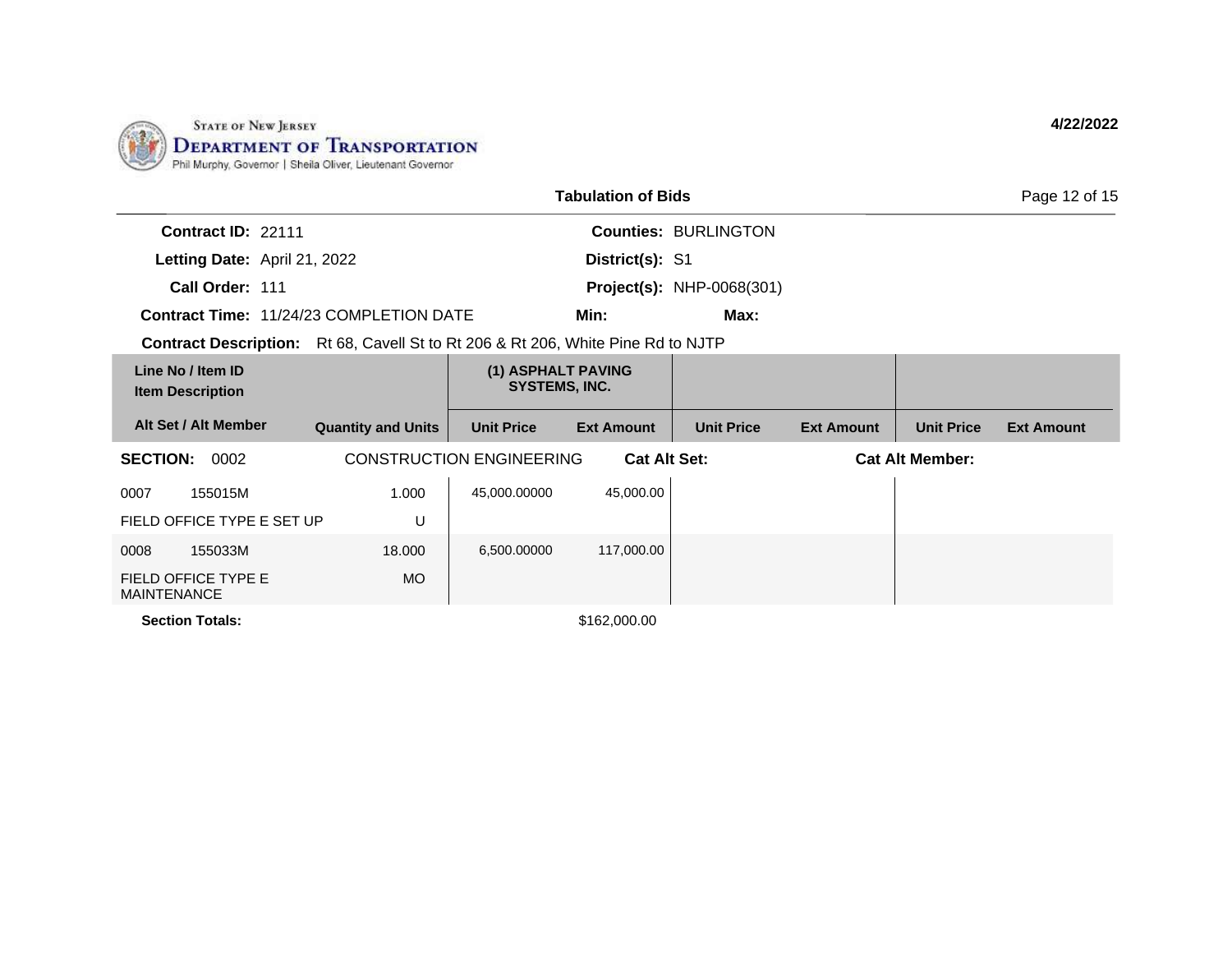

|                                                                                         |                           |                                            | <b>Tabulation of Bids</b> |                                  |                   |                        | Page 13 of 15     |
|-----------------------------------------------------------------------------------------|---------------------------|--------------------------------------------|---------------------------|----------------------------------|-------------------|------------------------|-------------------|
| Contract ID: 22111                                                                      |                           |                                            |                           | <b>Counties: BURLINGTON</b>      |                   |                        |                   |
| Letting Date: April 21, 2022                                                            |                           |                                            | District(s): S1           |                                  |                   |                        |                   |
| Call Order: 111                                                                         |                           |                                            |                           | <b>Project(s): NHP-0068(301)</b> |                   |                        |                   |
| <b>Contract Time: 11/24/23 COMPLETION DATE</b>                                          |                           |                                            | Min:                      | Max:                             |                   |                        |                   |
| <b>Contract Description:</b> Rt 68, Cavell St to Rt 206 & Rt 206, White Pine Rd to NJTP |                           |                                            |                           |                                  |                   |                        |                   |
| Line No / Item ID<br><b>Item Description</b>                                            |                           | (1) ASPHALT PAVING<br><b>SYSTEMS, INC.</b> |                           |                                  |                   |                        |                   |
| Alt Set / Alt Member                                                                    | <b>Quantity and Units</b> | <b>Unit Price</b>                          | <b>Ext Amount</b>         | <b>Unit Price</b>                | <b>Ext Amount</b> | <b>Unit Price</b>      | <b>Ext Amount</b> |
| <b>SECTION:</b><br>0003                                                                 |                           | (NON-PARTICIPATING (ROADWAY)               | <b>Cat Alt Set:</b>       |                                  |                   | <b>Cat Alt Member:</b> |                   |
| 0002<br>152015P                                                                         | 1.000                     | 12,000.00000                               | 12,000.00                 |                                  |                   |                        |                   |
| POLLUTION LIABILITY INSURANCE                                                           | <b>DOLL</b>               |                                            |                           |                                  |                   |                        |                   |
| <b>Section Totals:</b>                                                                  |                           |                                            | \$12,000.00               |                                  |                   |                        |                   |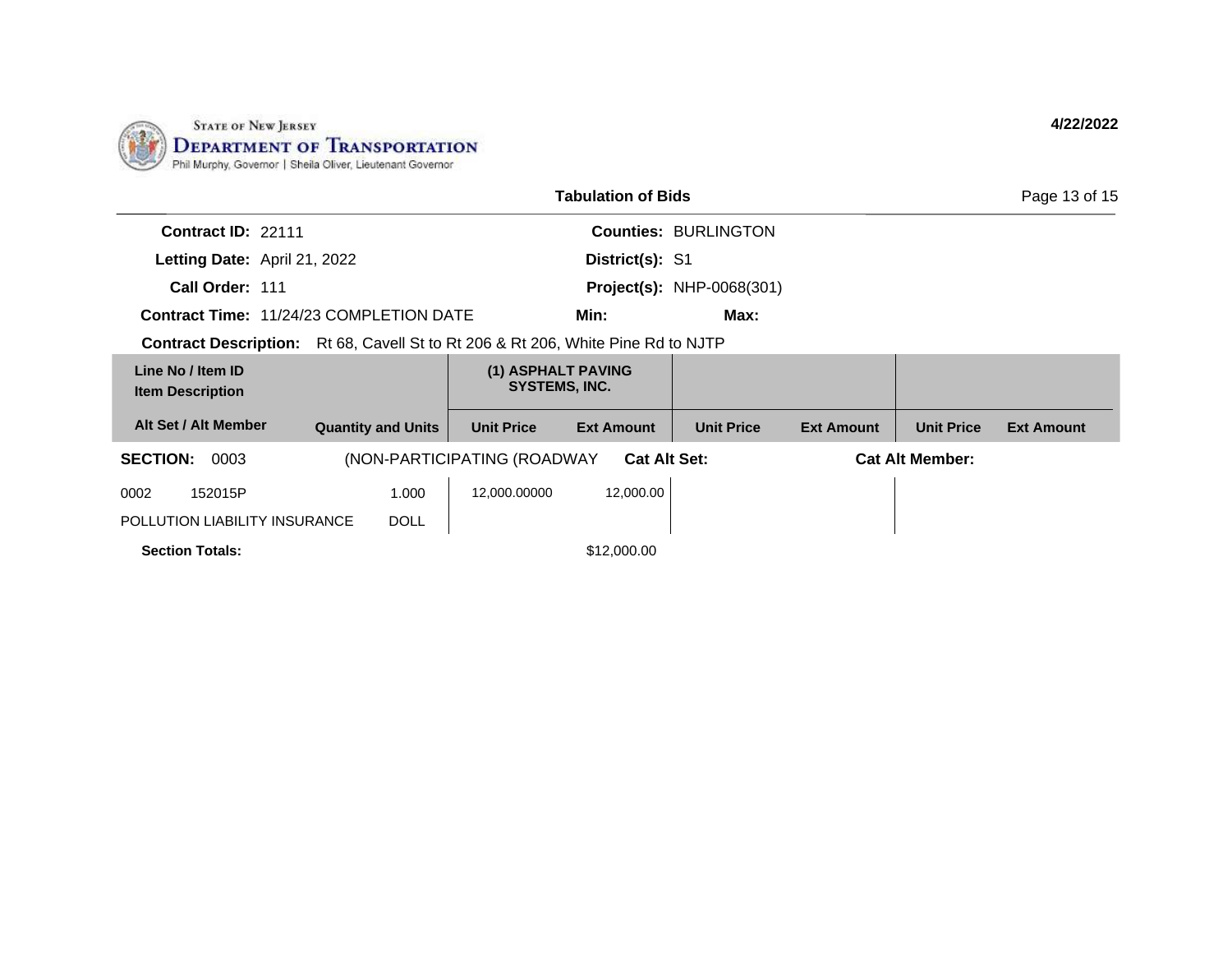

|                                                                                         | <b>Tabulation of Bids</b> |                                            |                     |                                  |                   | Page 14 of 15          |                   |
|-----------------------------------------------------------------------------------------|---------------------------|--------------------------------------------|---------------------|----------------------------------|-------------------|------------------------|-------------------|
| Contract ID: 22111                                                                      |                           |                                            |                     | <b>Counties: BURLINGTON</b>      |                   |                        |                   |
| Letting Date: April 21, 2022                                                            |                           |                                            | District(s): S1     |                                  |                   |                        |                   |
| Call Order: 111                                                                         |                           |                                            |                     | <b>Project(s): NHP-0068(301)</b> |                   |                        |                   |
| Contract Time: 11/24/23 COMPLETION DATE                                                 |                           |                                            | Min:                | Max:                             |                   |                        |                   |
| <b>Contract Description:</b> Rt 68, Cavell St to Rt 206 & Rt 206, White Pine Rd to NJTP |                           |                                            |                     |                                  |                   |                        |                   |
| Line No / Item ID<br><b>Item Description</b>                                            |                           | (1) ASPHALT PAVING<br><b>SYSTEMS, INC.</b> |                     |                                  |                   |                        |                   |
| Alt Set / Alt Member                                                                    | <b>Quantity and Units</b> | <b>Unit Price</b>                          | <b>Ext Amount</b>   | <b>Unit Price</b>                | <b>Ext Amount</b> | <b>Unit Price</b>      | <b>Ext Amount</b> |
| <b>SECTION:</b><br>0004                                                                 | <b>EROSION CONTROL</b>    |                                            | <b>Cat Alt Set:</b> |                                  |                   | <b>Cat Alt Member:</b> |                   |
| 158012M<br>0010                                                                         | 984.000                   | 37.61000                                   | 37,008.24           |                                  |                   |                        |                   |
| HEAVY DUTY SILT FENCE, BLACK                                                            | LF                        |                                            |                     |                                  |                   |                        |                   |
| 158030M<br>0011                                                                         | 4.000                     | 561.00000                                  | 2,244.00            |                                  |                   |                        |                   |
| INLET FILTER TYPE 2, 2' X 4'                                                            | U                         |                                            |                     |                                  |                   |                        |                   |
| 158033M<br>0012                                                                         | 10.000                    | 649.92000                                  | 6,499.20            |                                  |                   |                        |                   |
| INLET FILTER TYPE 2, 4' X 4'                                                            | U                         |                                            |                     |                                  |                   |                        |                   |
| 158072M<br>0013                                                                         | 2.000                     | 1,500.00000                                | 3,000.00            |                                  |                   |                        |                   |
| OIL ONLY EMERGENCY SPILL KIT,<br>TYPE 1                                                 | U                         |                                            |                     |                                  |                   |                        |                   |
| 158084M<br>0014                                                                         | 10.000                    | 676.50000                                  | 6,765.00            |                                  |                   |                        |                   |
| <b>EROSION CONTROL SEDIMENT</b><br><b>REMOVAL</b>                                       | <b>CY</b>                 |                                            |                     |                                  |                   |                        |                   |
| <b>Section Totals:</b>                                                                  |                           |                                            | \$55,516.44         |                                  |                   |                        |                   |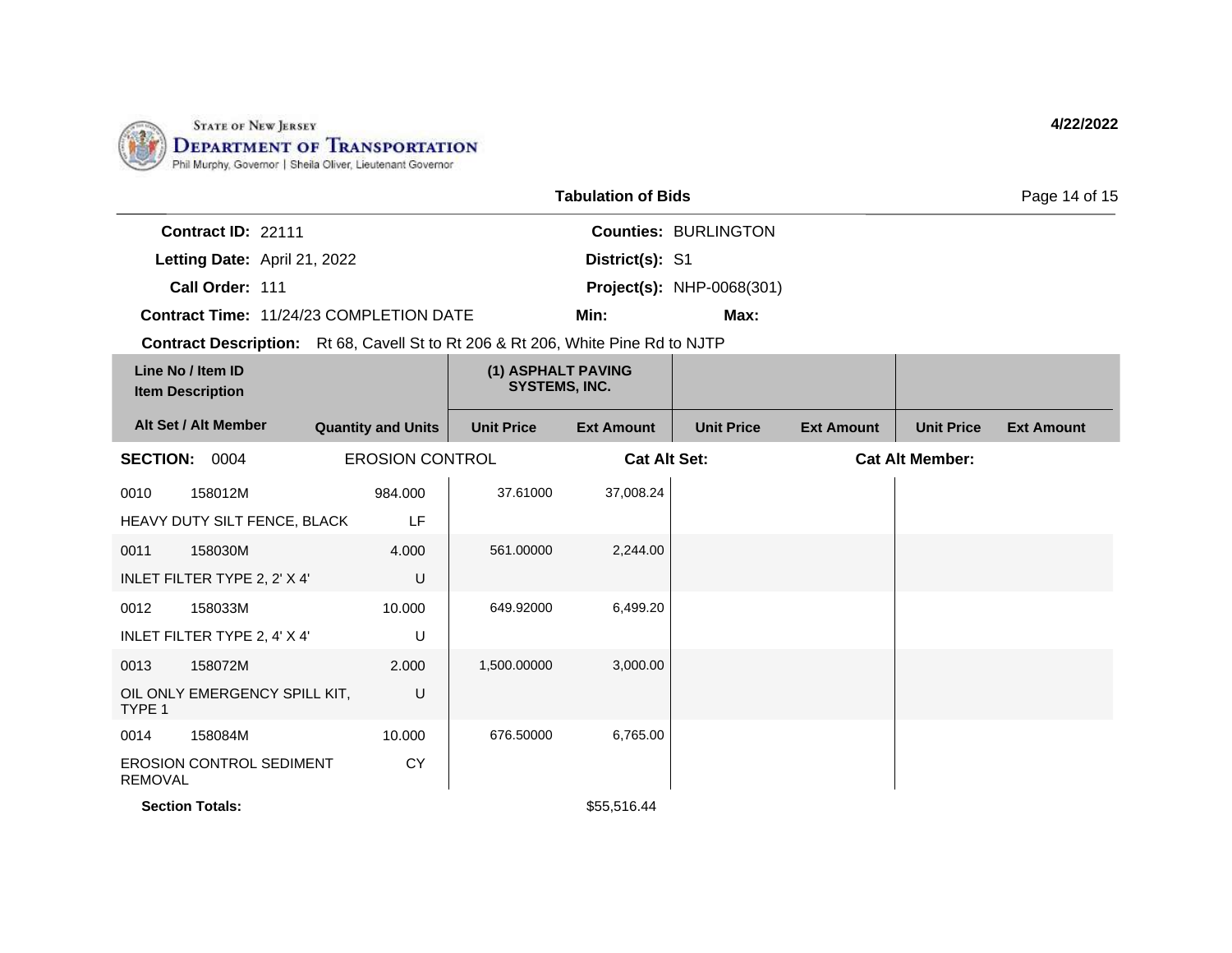

| <b>Tabulation of Bids</b>                                                               |                           |                                            |                   |                                  |                        | Page 15 of 15     |                   |
|-----------------------------------------------------------------------------------------|---------------------------|--------------------------------------------|-------------------|----------------------------------|------------------------|-------------------|-------------------|
| Contract ID: 22111                                                                      |                           |                                            |                   | <b>Counties: BURLINGTON</b>      |                        |                   |                   |
| Letting Date: April 21, 2022                                                            |                           |                                            | District(s): S1   |                                  |                        |                   |                   |
| Call Order: 111                                                                         |                           |                                            |                   | <b>Project(s): NHP-0068(301)</b> |                        |                   |                   |
| <b>Contract Time: 11/24/23 COMPLETION DATE</b>                                          |                           |                                            | Min:              | Max:                             |                        |                   |                   |
| <b>Contract Description:</b> Rt 68, Cavell St to Rt 206 & Rt 206, White Pine Rd to NJTP |                           |                                            |                   |                                  |                        |                   |                   |
| Line No / Item ID<br><b>Item Description</b>                                            |                           | (1) ASPHALT PAVING<br><b>SYSTEMS, INC.</b> |                   |                                  |                        |                   |                   |
| Alt Set / Alt Member                                                                    | <b>Quantity and Units</b> | <b>Unit Price</b>                          | <b>Ext Amount</b> | <b>Unit Price</b>                | <b>Ext Amount</b>      | <b>Unit Price</b> | <b>Ext Amount</b> |
| <b>SECTION: 0005</b>                                                                    | <b>GENERAL LANDSCAPE</b>  | <b>Cat Alt Set:</b>                        |                   |                                  | <b>Cat Alt Member:</b> |                   |                   |
| 805003M<br>0062                                                                         | 3,839.000                 | 18.35000                                   | 70,445.65         |                                  |                        |                   |                   |
| <b>TURF REPAIR STRIP</b>                                                                | LF                        |                                            |                   |                                  |                        |                   |                   |
| 805005M<br>0063                                                                         | 199.000                   | 105.72000                                  | 21,038.28         |                                  |                        |                   |                   |
| <b>STABILIZED TURF</b>                                                                  | SY                        |                                            |                   |                                  |                        |                   |                   |
| <b>Section Totals:</b>                                                                  |                           |                                            | \$91,483.93       |                                  |                        |                   |                   |
| <b>Contract Totals</b>                                                                  |                           |                                            | \$4,980,510.94    |                                  |                        |                   |                   |
| <b>Cost Plus Time Totals</b>                                                            |                           |                                            | \$4,980,510.94    |                                  |                        |                   |                   |
| () indicates item is bid as Lump Sum                                                    |                           |                                            |                   |                                  |                        |                   |                   |